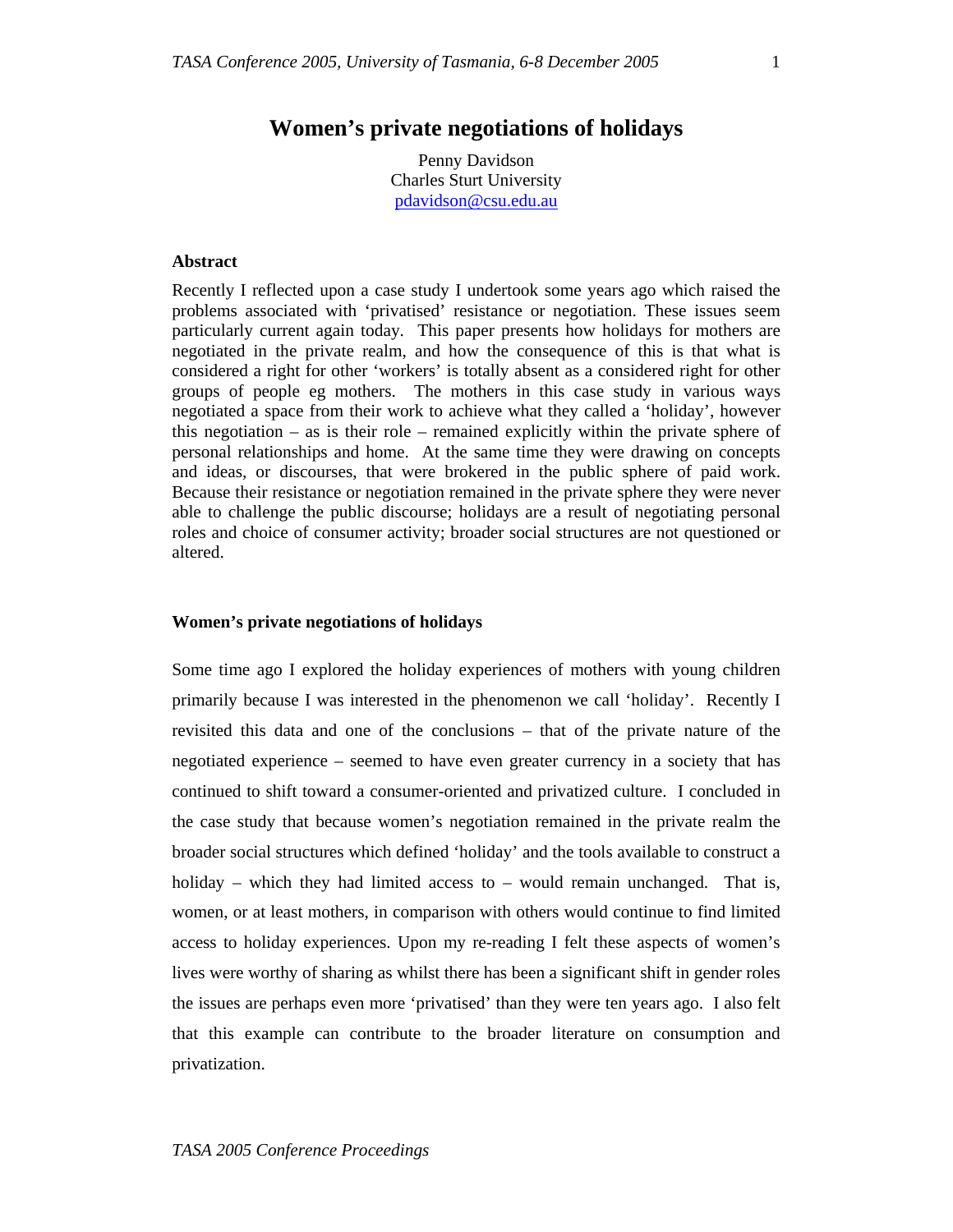Women's holiday experiences occur within a social framework constructed by multiple and sometimes conflicting holiday discourses; discourses which reflect the beliefs, meanings and practices associated with work, leisure, consumption and broader notions of liberalism. The implications of liberalism on leisure have been articulated in previous papers (Bramham and Henry 1985; Cushman et al.. 1991), and whilst, perhaps, more recent discussion has been around neo-liberalism it is the central tenants of a 'the right of individuals to choose directions in life with the minimum of interference' (Cushman et al. 1991: 4) that I draw on here.

The intention in the case study intention was to understand the meaning that women themselves created of their holiday experience. The study comprised of semistructured interviews with a purposive sample of 24 women with pre-school aged children living in the rural region of Albury-Wodonga. The women came from a variety of socio-economic backgrounds and family circumstances. Two were separated from their first husband. At the time, only one was a single mother. The women engaged in a mix of full-time and part-time paid work, and some had no paid work. The location of their homes reflected diverse socio-economic situations – some lived in the worn-looking suburbs of Albury and Wodonga, others in homes on large rural blocks, or in the wealthier parts of town. The women were a variety of ages but all had pre-school aged children.

The case study found that women drew on the available discourses of the holiday, femininity, and motherhood to make sense of their experience enabling them to live up to their expectations of themselves as mothers, wives and women. One of the discourses they drew on is that of the holiday as being part of a work-lesiure dichotomy. Leisure theory provides a variety of interpretations of the relationship between work and leisure, one of which presents work and leisure as separate spheres of life (Cohen 1979; Graburn 1983). Feminist and critical theorists reject the idea of leisure being a separate sphere of life and present leisure as a site of oppression and resistance (Wearing 1990; 1991; 1996; Lynch and Simpson 1993; Karsten 1995). The notion of leisure as defined in opposition from work, however, is arguably a dominant discourse in Australian society, and therefore one of the sets of ideas with which individuals, including those in this study, have needed to negotiate.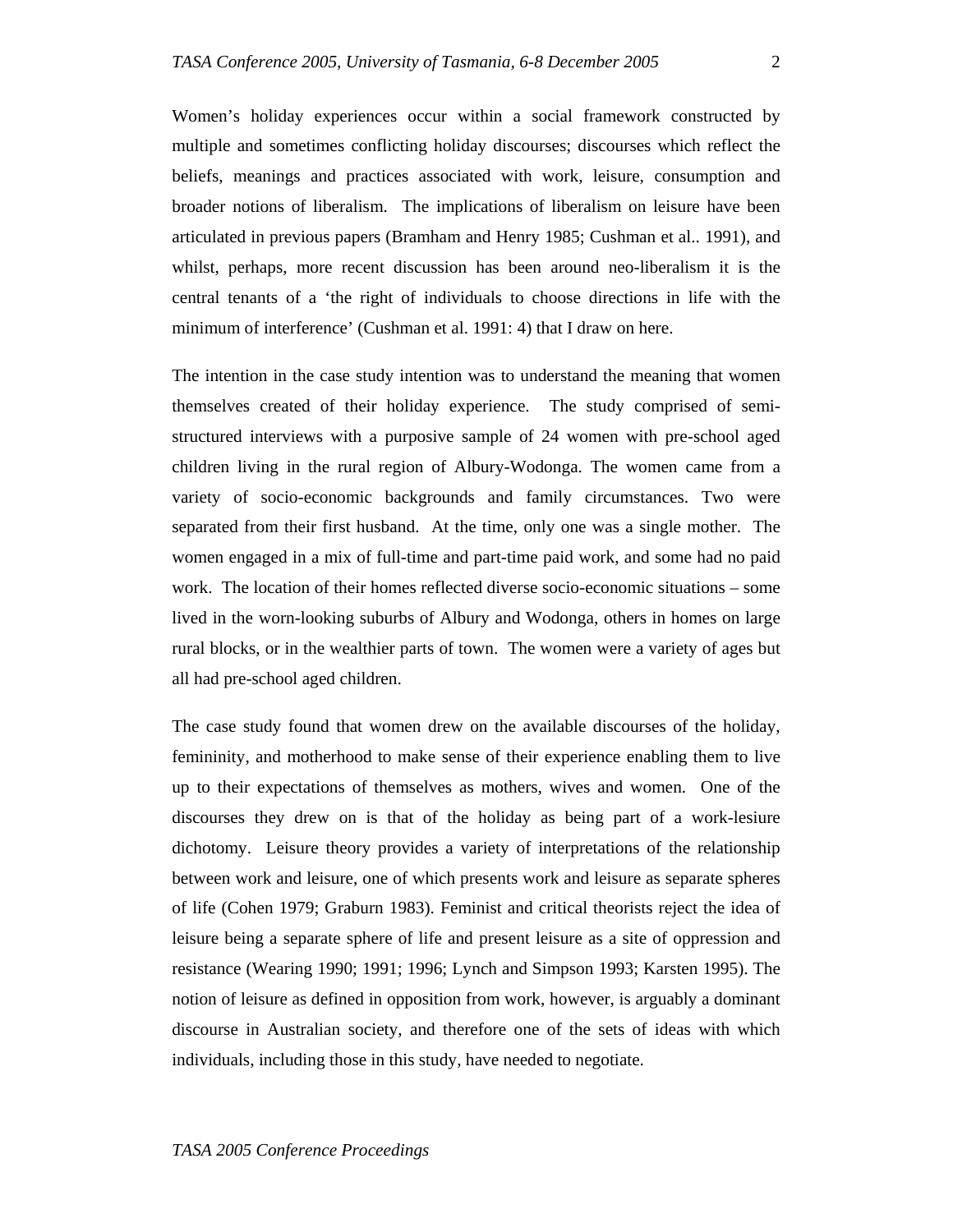The construction of a holiday as a place with no work clearly emerged from the women's reflections.

> Lesley: I was very sick after I had Aaron and there were times when I just couldn't cope at all, and he [husband] would take both children away for the weekend to his mother's place and I would stay home and that was a real holiday. I was in the same house, but I didn't have to do anything. I could just rest.

> Carol: An ideal holiday? I would like to go somewhere where you could take a nanny or someone like that, you know, where if you just felt like going out at night time, just the two of you, you could go.

In these instances the holiday irrespective of where or how it occurs is a space where the normal workload is reduced or removed, allowing greater overall choice. Whilst they couldn't say that their work had been reduced to nil they could say that their workload had been reduced in part, and this made possible the feeling of a 'holiday'.

How were the women able to create spaces free from their unpaid work? Women in the case study were able to construct non-work events by engaging in opportunities provided by the free market. Liberal notions present individuals as having the right to maximize their own interests with relatively little involvement of the state; the state's role is to provide a stable currency and infrastructure (Braham and Henry 1985). The liberal premise is that the individual, through their expressed demands, wll find the services they desire in the market system. Aside from legislation and protocols around workplace agreements and practices of fair trade government bodies have no interest in who gets a holiday, the quality of that time or how they might achieve a holiday. That is, the holiday for people with unpaid work is constructed in the private domain, left solely to the individual and the market. Indeed, consumption was a significant tool that mothers used to reduce their workload, and as Ironmonger (1989) points out, is an act located in the private sphere of the household as opposed to production in the public sphere. In order to construct their holiday women purchased convenience foods, disposable nappies, babysitter services, and for some, facilities that provide house cleaning; their workload is thereby reduced.

Of course access to market opportunities greatly depended upon their own access to financial resources to purchase these goods and services.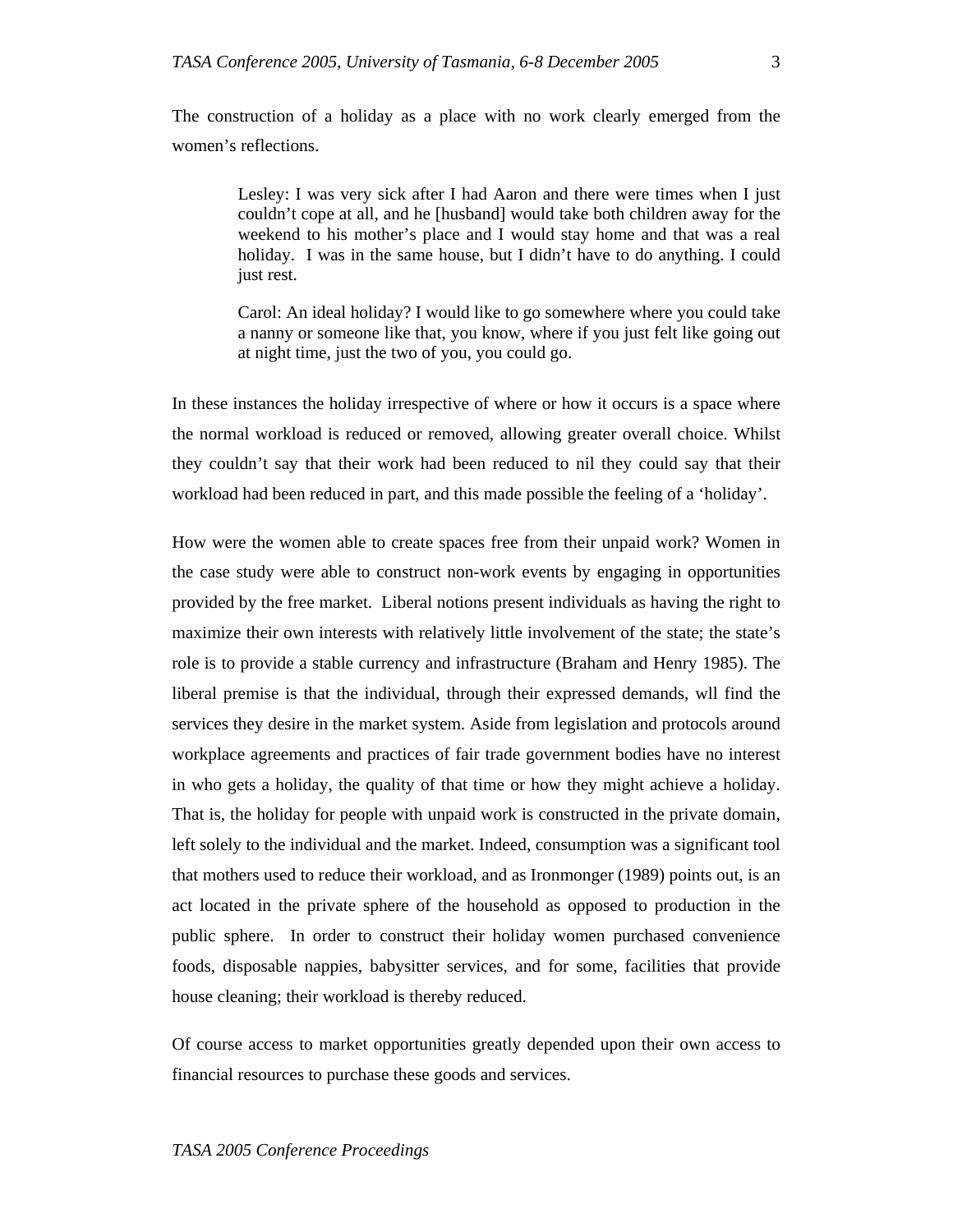Joanne: We went down to Phantom of the Opera and we stayed overnight and came back the next day, the kids stayed here. I had a ball. That was the first time in six years that I never had children to be responsible [for]. … Oh definitely [it was a holiday], it was only for 24 hours, maybe a bit longer. We left on the Saturday afternoon, we had dinner in Chinatown, and then we went to the Phantom of the Opera. We stayed at my brother's place.

Emma: If we were going to be out for a while, we'd perhaps take some lunch although we bought things like fish and chips once or twice ... we always use disposable nappies on holidays ... I try to keep the cooking fairly simple and although I'm usually pretty economical in budgeting and everything on holidays we don't mind to buy easy extras that cost a bit more. It's sort of a treat because we don't normally buy them and it makes cooking easier and we'll buy some more takeaway meals. On holiday I cook chooks or you know those frozen, well not frozen dinners, but things like frozen chicken, mini-drumsticks or pizzas or things like that, that you don't have to diffle around with lots of little ingredients.

Carol: Probably about once a year I go away with the girls you know for a long weekend or four days … last year we went to Melbourne for Phantom of the Opera. It was very nice and in a couple of weeks we're going to Sydney. When I'm with the girls we'll go out all night, and sleep-in in the morning. When we went to Melbourne we saw about five movies in one weekend, it was great.

Each of these women's financial circumstances differed. Joanne's opportunity to go away for weekends in comparison to Carol's is considerably constrained; Joanne's trip was not to a hotel, took in just one event and was only for one day in a six year period. In contrast Carol stayed for several days, the trip occurred every year, they stayed at a hotel and then involved numerous outings. Emma and her husband had the resources to go away to the coast for short holidays and reduce her work load whilst there by purchasing convenience foods and items which she would usually not do for financial reasons. The 'market options' then are used to construct holiday opportunities, but for women on low incomes this might mean having a holiday every six years.

Many times women's respite from work didn't derive from the market economy, rather the reduced work load was a result of other family or friends taking on the duties of mother or carer. The cost of replacing women's work in the market system was beyond most of the women's resources. Instead they operated outside the market system – the resources they drew on were not financial but relational.

#### *TASA 2005 Conference Proceedings*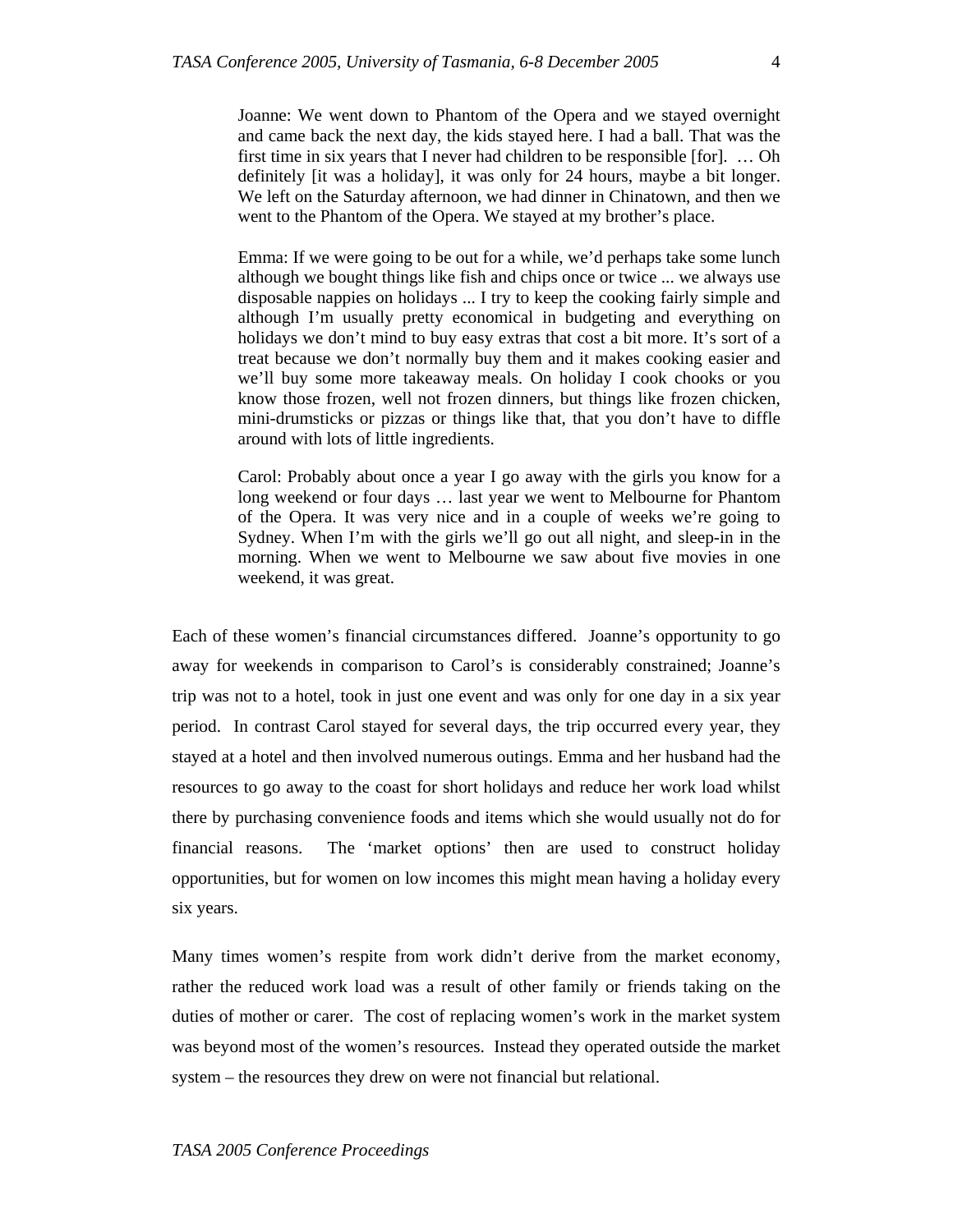Sharon says of her mother: I still really appreciate that she does the cooking and the cleaning and that's her way of giving me a break. Because she says to you, well I can have a break when you go home, but she's still got to cook and clean. But she hasn't got to look after the children. So you go there, and you feel that your workload has reduced, because now your main work is just looking after the children. But yes, I classify that as a holiday because my workload is reduced, and then I take disposable nappies there so all I have to do is keep the children ...

Deborah: I particularly noticed that when we went to the coast that was so much more relaxed that time of the day ... and it's refreshing and nice to have your husband say "I'll just take them for a while and you just go off and do something" because he's very aware of how much I have them during the day and how much I do with them and he's also very aware of how little he sees them so he really tries his hardest to spend time with them and give me the odd little break during the day just so that my day is not regimented the way it is during the term.

Without the social structure of paid employment and the financial resources that it provides women are left to construct their holiday experience themselves, re-working their obligations, often with the assistance of others in their social network, such as Sharon's mother, and Deborah's husband. But for Joanne the network of support is something that one draws upon very judiciously:

It was just a nice break, you know you didn't have to look behind you to see where they (children) were or what they were up to. [It was a] free feeling I would say which you don't get until, I suppose I'll never feel free again, but oh yes I will if I ever get a weekend away like that again. I'd do it again but I wouldn't do it in the near future 'cause I might wear out my welcome with the babysitters ... once every so often, you know. Perhaps we might do it again in twelve or eighteen months time, but it doesn't matter if we never do it again, it was just nice to do it at that particular stage.

The holiday for women with young children is not a socially expected 'right' of the workplace, is not a publicly resourced or supported activity. It can only occur after each individual woman negotiates and organizes the private domain of her personal life. It is worth reiterating here the difference between paid or public work and unpaid or private work. Paid employment provides a structure of 'work' and 'nonwork' time but also influences women's access to holidays and other forms of leisure in other ways. Paid work offers a status and subsequent system of opportunity and choices that is not extended to unpaid work (Alford 1984; Deem 1986, 1988; Sargent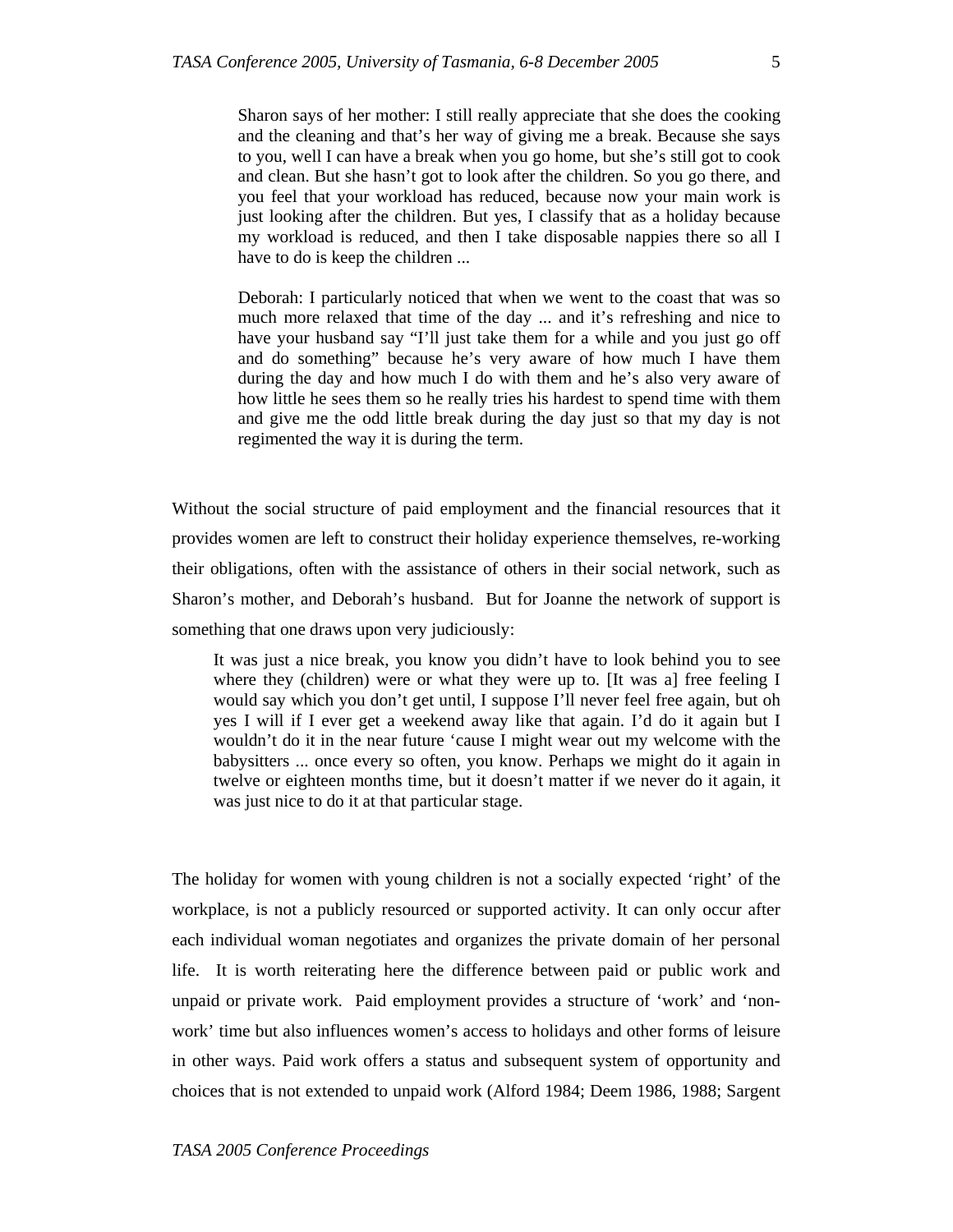1987; Waring 1988; Probert 1989). Women's limited access to paid employment constrains women's leisure in a number of ways (Shelton 1992). Women's unpaid work is considered of less value than paid work (Eichler 1980: Probert 1989; Reiger 1990). This is the basis of a system which perpetuates women's lower social status because, as Hargreaves (1989, p. 135) notes '... money determines value in capitalist societies' and therefore paid work is valued and seen as 'real' work (Armstrong and Armstrong 1978; Eichler 1980; Ironmonger and Sonius 1989). There is a perception that unpaid domestic labour, that is women's work, does not 'deserve' social rewards such as holidays or recreation (James and Saville-Smith 1989; Lynch and Simpson 1993). However, participation in paid work, the more 'valued' form of work, offers a sense of identity and control, self-esteem, confidence and financial independence (Probert 1989; Henderson 1991); a range of factors which greatly facilitate the opportunity for choice in holidays.

Undoubtedly, market provision of goods and services enabled women with young children to buy out their own workload and construct a holiday experience. There are two problems with the market solution: the rewards and opportunities are only as good as the resources available to purchase the market solutions. Markets will only provide services or goods that are likely to make a profit. The availability of nanny services in holiday resorts or the availability of chefs to cook in the holiday unit are therefore not readily available options. What is patently obvious here is that some of these services do exist but that most women do not have the financial resources to use them in order to have a holiday that is indeed free from work. The second problem is that the market is a mechanism which falls into the private realm of the public-private dichotomy. As such it is not likely to produce broader structural changes that might legitimise women's quest for holidays or increase their access to resources (time, money, place) which make the consumer version of the holiday possible. 'Holidays' are constructed as a result of the private negotiations that occur with partners and other family members, organising them to take over some of the usual work roles. This negotiation does not occur in the public or policy realm. It is considered a private issue and, unlike in the paid workplace, the responsibility of each individual woman.

As consumers, mothers of young children, are not likely to be rich in either 'spare' time or financial resources, and therefore not likely to be identified as a viable market.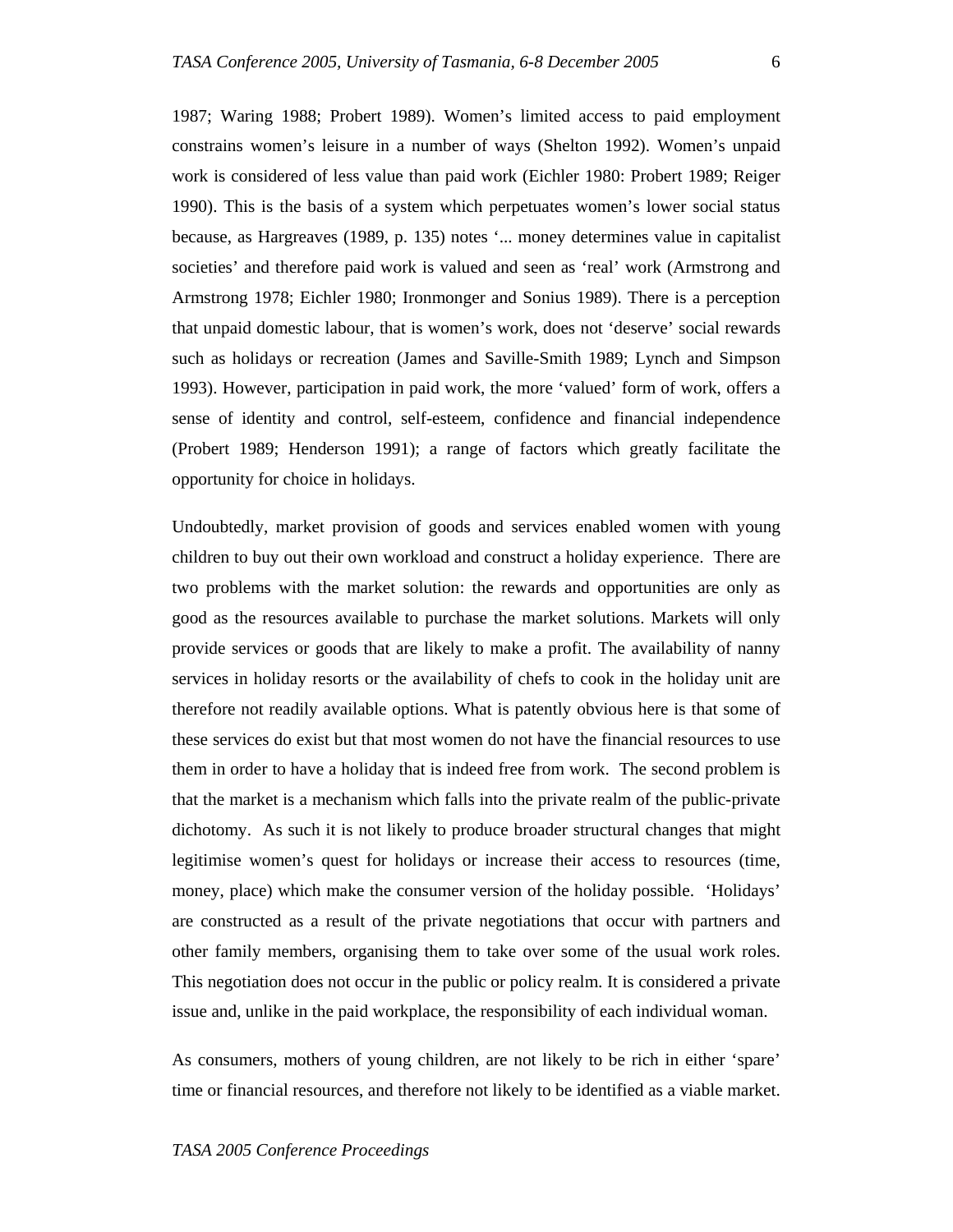Apart from the career woman (Bartos 1982), or families in the higher income brackets the market is not likely to produce additional services that might facilitate a mother's holiday. That is, if left to market forces women's holiday opportunities are not likely to expand. What I am arguing here is that the situation is in part a consequence of the private nature of the holiday experience. But perhaps this is not an issue, why should women with young children have ready access to holidays? Indeed, why should any of us?

## **References**

- Alford, K. (1984) *Production or Reproduction? An Economic History of Women in Australia, 1788-1850.* Oxford: Oxford University Press.
- Armstrong, P. and Armstrong, H. (1978) *The Double Ghetto: Canadian Women and their Segregated Work.* Toronto: McClelland and Stewart.

Bartos, R. (1982) 'Women and travel', *Journal of Travel Research* 20: 3-9.

Braham, P. and Henry, I.P. (1985) Political ideology and leisure policy in the United Kingdom, *Leisure Studies* 4: 1-19.

Cohen, E. (1979) 'A phenomenology of tourist experiences', *Sociology* 13: 179-201.

- Cushman, G., Purvis, A. and Rickards, D. (1991) *Liberal ideology and its relationship to leisure theory and policy: The case of Australia*. Occasional Paper No. 5. Department of Parks, Recreation and Tourism, Lincoln University, Canterbury.
- Deem, R. (1986) *All Work and No Play? The Sociology of Women and Leisure.* Milton-Keynes: Open University Press.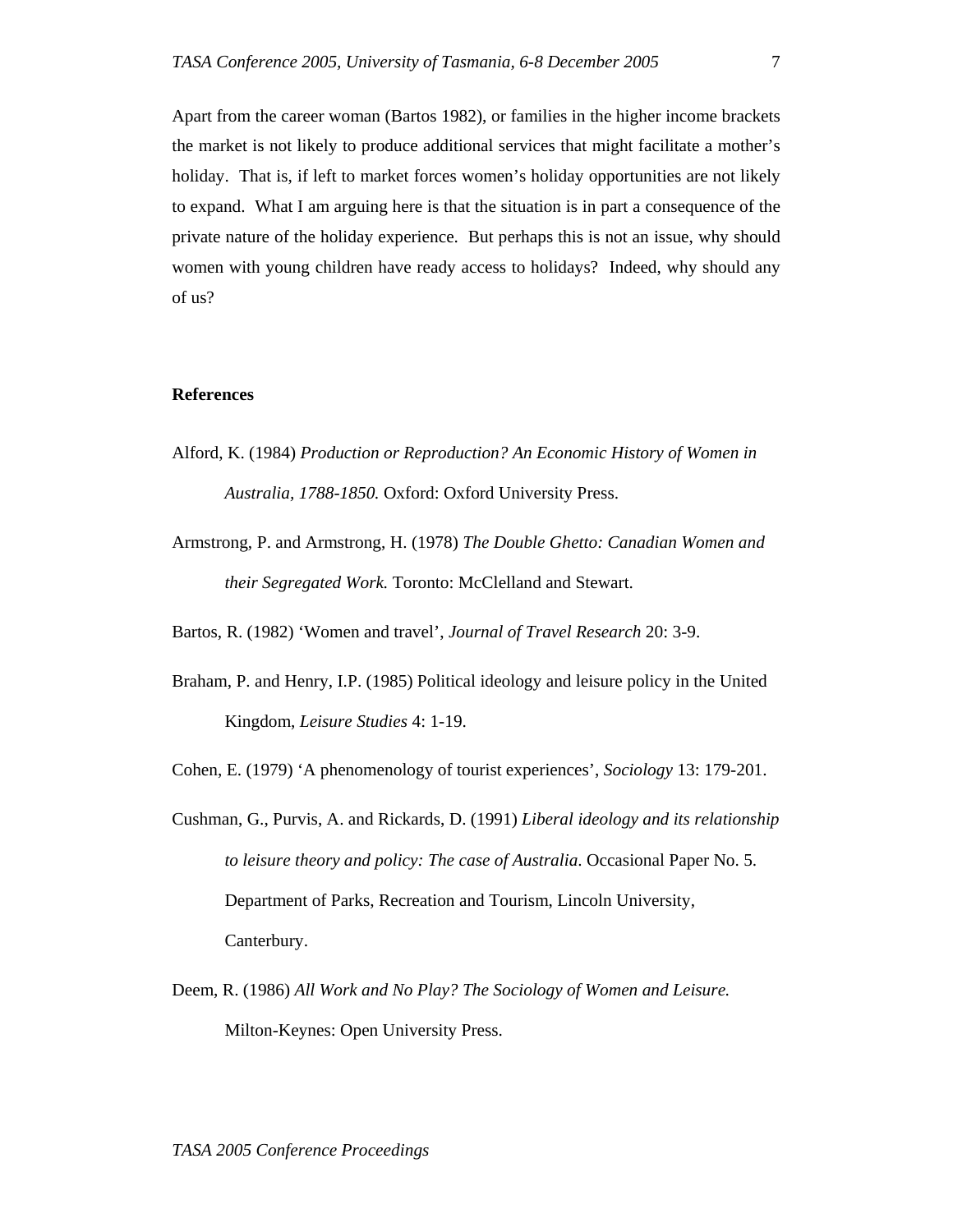- Eichler, M. (1980) *The Double Standard: A Feminist Critique of Feminist Social Science.* London: Croom Helm.
- Graburn, N.H.H. (1983) *To Pray, Pay and Play: The cultural Structure of Japanese Domestic Tourism.* Aix-en-Provence Cedex: Centre des Hautes Etudes Touristiques.
- Hargreaves, J. (1989) 'The promise and problems of women's leisure and sport', in C.Rojek (ed.) *Leisure for Leisure.* Hampshire: Macmillan.
- Henderson, K.A. (1991) *Dimensions of Choice: A Qualitative Approach to Recreation, Parks, and Leisure Research.* State College, PA: Venture Publishing.
- Ironmonger, D. (1989) *Australian Households: A \$90 Billion Industry*, Research Discussion Paper No. 10, Centre for Applied Research on the Future. Melbourne: The University of Melbourne.
- Ironmonger, D. and Sonius, E. (1989) 'Household productive activities', in D.Ironmonger (ed.) *Households Work: Productive Activities, Women and Income in the Household Economy.* Sydney: Allen and Unwin.
- James, B.L. and Saville-Smith, K. (1989) *Gender, Culture and Power: Challenging New Zealand's Gendered Culture.* Auckland: Oxford University Press.
- Karsten, L. (1995) 'Women's leisure: Divergence, reconceptualization and change The Case of the Netherlands', *Leisure Studies* 14: 186-201.
- Lynch, P. and Simpson, C. (1993) 'Gender and leisure', in H.C.Perkins and G.Cushman (eds) *Leisure, Recreation and Tourism.* Auckland: Longman Paul.

Probert, B. (1989) *Working Life.* Ringwood: McPhee Gribble.

*TASA 2005 Conference Proceedings*